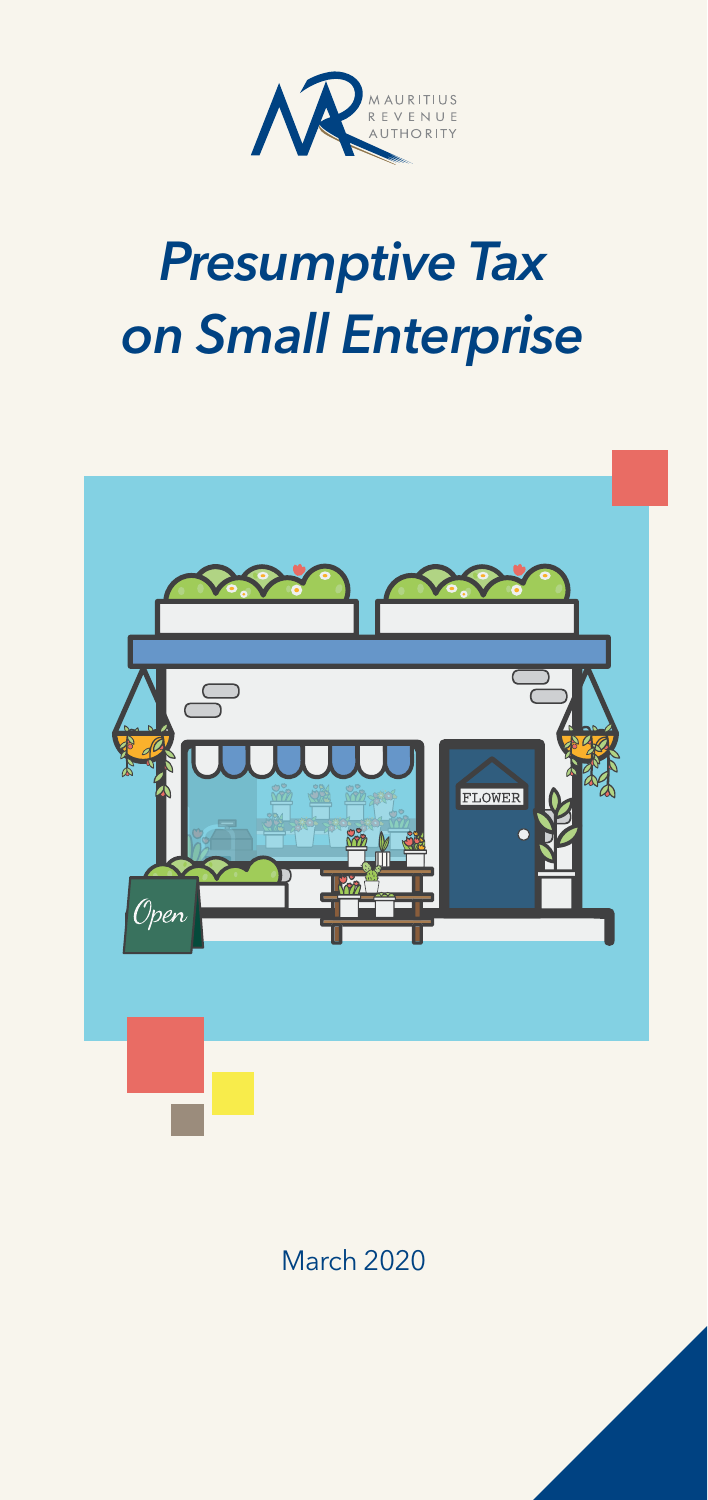# 1. Provision governing Presumptive Tax on Small Enterprise

Presumptive Tax on Small Enterprise is governed by Sub-Part BD of Part VIII of the Income Tax act.

## 2. Operation of the Presumptive Tax System

Under the presumptive tax system, an eligible small enterprise pays tax at the rate of 1% of his gross income. He is not entitled to claim any deduction, Income Exemption Threshold, relief or allowance under Sub - parts B, C, D or E of Part III or Subpart C of Part IV of the Income Tax act.

# 3. Eligibility to the Presumptive Tax System

The presumptive tax system is available to a person who satisfies the following criteria:

a. he is engaged in any of the following activities:

- i. Agriculture, forestry and fishing
- ii. Manufacturing excluding restaurants
- iii. Retail of goods, including sale of food to be consumed off premises
- iv. Wholesale of goods;
- b. his gross income in a year does not exceed Rs 10 million; and

c. his gross income from sources other than those mentioned above does not exceed Rs.400,000.

## 4. Election for the Presumptive Tax System

An eligible person may, by irrevocable notice made before the due date for filing of its income tax return, elect to pay presumptive tax

## 5. Period to which presumptive tax applies

Presumptive tax applies to any year of assessment, starting from year of assessment 2020-2021.

# 6. Submission of return and payment of presumptive tax

The person has to submit a return not later than the due date for the filing of the annual return and at the same time pay the presumptive tax payable in accordance with the return after offsetting any Tax Deducted at Source (TDS).

# 7. Penalty and Interest

Where a small enterprise who has elected for presumptive tax fails to pay the presumptive tax by the due date, he will be liable to:-

i. penalty of 2% of unpaid tax for late payment

ii. interest on unpaid tax at the rate of 0.5% per month or part of the month during which the tax remains unpaid.